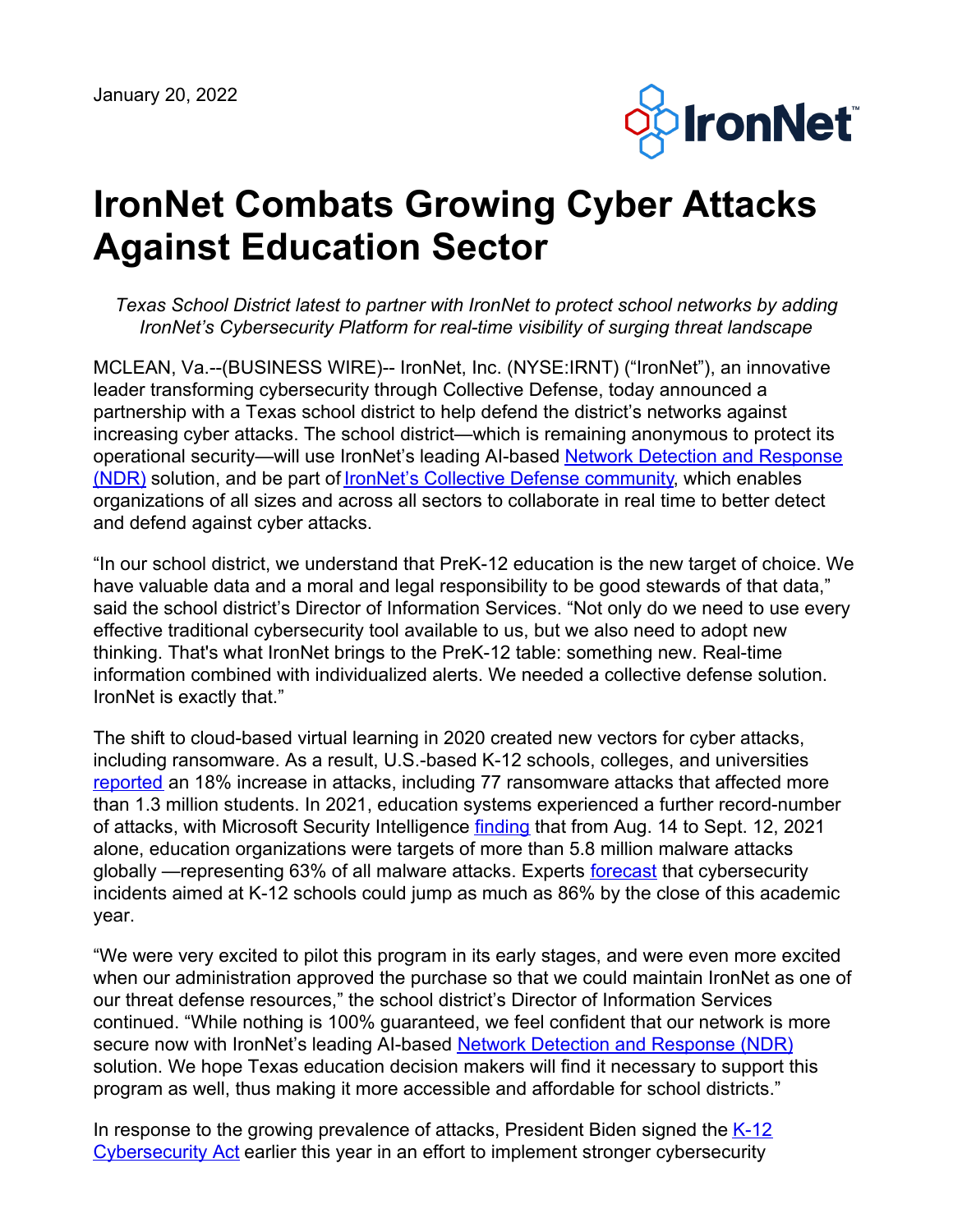protections for K-12 educational institutions across the country.

"School systems have become top-tier targets for cyber criminals, and IronNet is happy to be joining this fight to protect our youth," said George Lamont, Chief Information Security Officer (CISO) at IronNet. "Schools hold a wealth of personal information about our children and their families, and sophisticated hackers are keenly aware that penetrating school networks has the potential to create mass disruptions that many administrators would pay healthy ransoms to resolve. At IronNet, we're working to level the playing field by banding together schools and equipping them with our leading AI-based Network Detection and Response (NDR) solution."

IronNet's Cybersecurity Platform, powered by a NDR SaaS solution that uses AI-driven behavioral analytics, is the first-of-its-kind threat-sharing solution which analyzes threat detections across IronDome to identify broad attack patterns and provide anonymized intelligence back to all community members in real time, serving as an early warning system for all.

## **About IronNet, Inc.**

Founded in 2014 by GEN (Ret.) Keith Alexander, IronNet, Inc. (NYSE: IRNT) is a global cybersecurity leader that is transforming how organizations secure their networks by delivering the first-ever Collective Defense platform operating at scale. Employing a number of former NSA cybersecurity operators with offensive and defensive cyber experience, IronNet integrates deep tradecraft knowledge into its industry-leading products to solve the most challenging cyber problems facing the world today.

## **Forward-Looking Statements**

This press release includes "forward-looking statements" within the meaning of the "safe harbor" provisions of the United States Private Securities Litigation Reform Act of 1995, including, without limitation, statements regarding IronNet's ability to strengthen the security profiles of its customers and partners. When used in this press release, the words "estimates," "projected," "expects," "anticipates," "forecasts," "plans," "intends," "believes," "seeks," "may," "will," "should," "future," "propose" and variations of these words or similar expressions (or the negative versions of such words or expressions) are intended to identify forward-looking statements. These forward-looking statements are not guarantees of future performance, conditions or results, and involve a number of known and unknown risks, uncertainties, assumptions and other important factors, many of which are outside IronNet's management's control, that could cause actual results or outcomes to differ materially from those discussed in the forward-looking statements. Important factors, among others, that may affect actual results or outcomes include: IronNet's inability to recognize the anticipated benefits of collaborations with IronNet's partners and customers; IronNet's ability to execute on its plans to develop and market new products and the timing of these development programs; the rate and degree of market acceptance of IronNet's products; the success of other competing technologies that may become available; IronNet's ability to identify and integrate acquisitions; the performance of IronNet's products; potential litigation involving IronNet; and general economic and market conditions impacting demand for IronNet's products. The foregoing list of factors is not exhaustive. You should carefully consider the foregoing factors and the other risks and uncertainties described under the heading "Risk Factors" in IronNet's registration statement declared effective by the Securities and Exchange Commission (the "SEC") on September 30, 2021 and other documents that